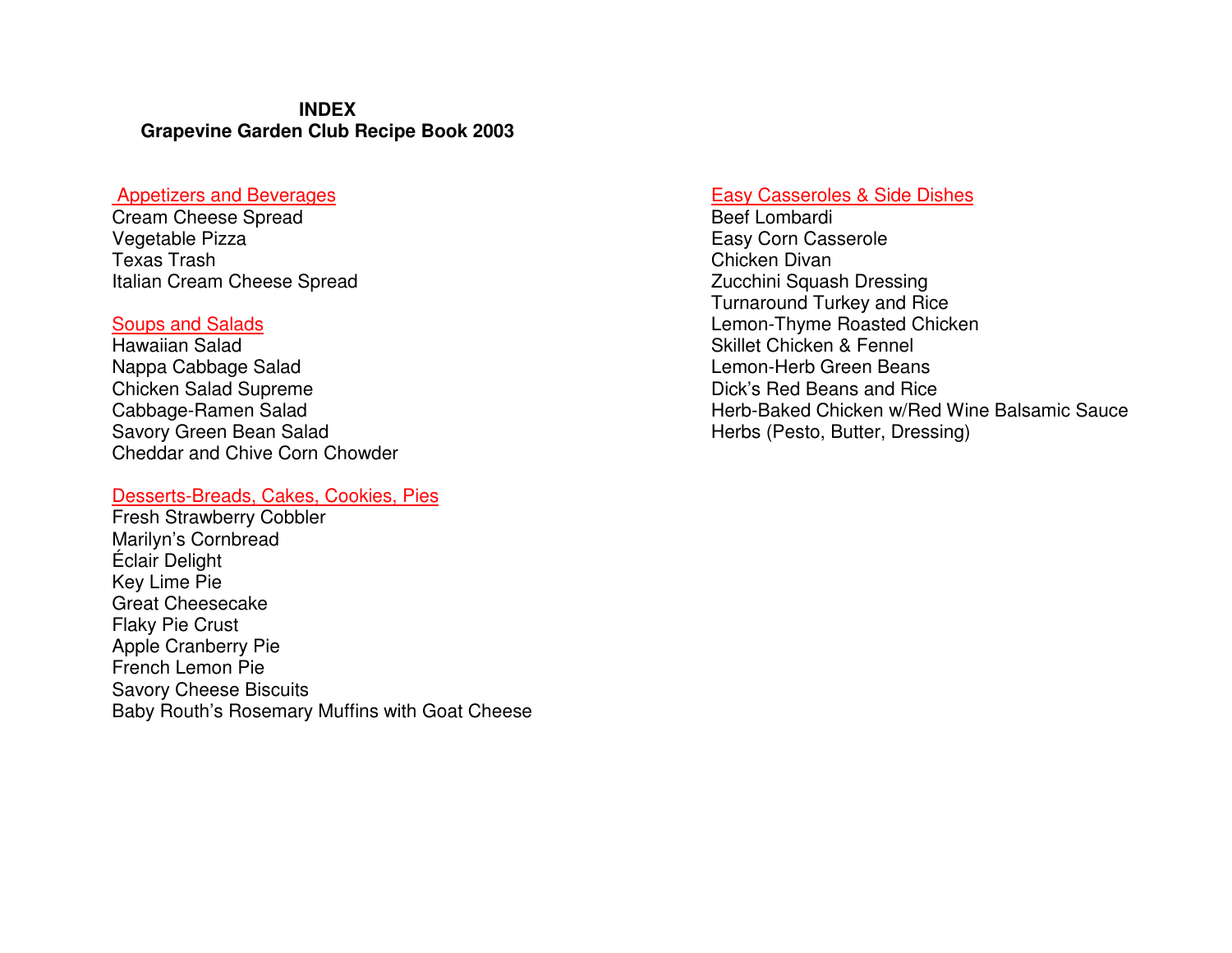# OUT OF THE GARDEN . . .

APPETIZERS & BEVERAGES

# AND INTO THE KITCHEN

ADDITIONAL RECIPES FROM YOUR GARDENING FRIENDS

SOUPS AND SALADS

DESSERTS—BREADS, CAKES, COOKIES, PIES

EASY CASSEROLES & SIDE DISHES

**HERBS** 

December, 2003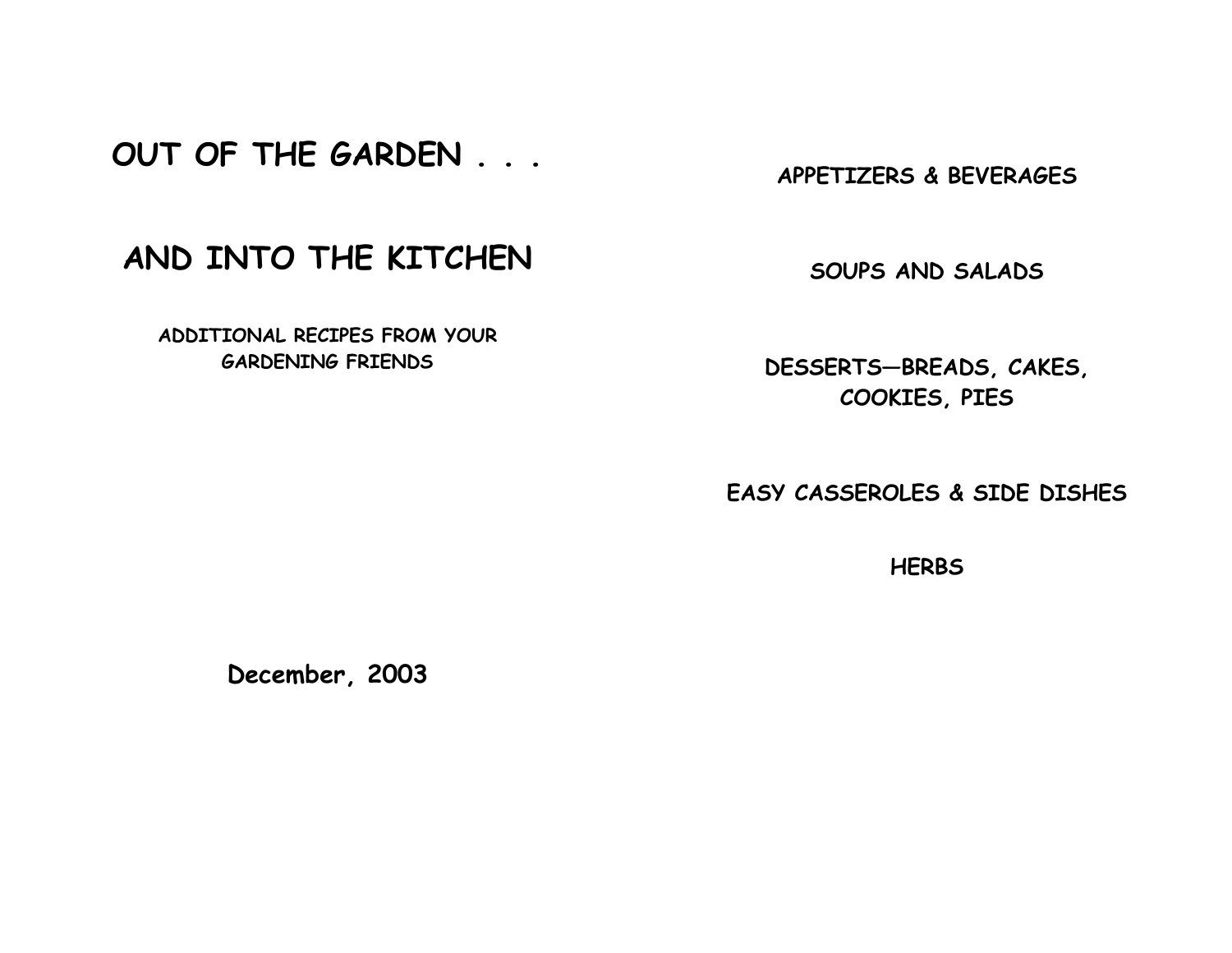## APPETIZERS & BEVERAGES

#### **CREAM CHEESE SPREAD**

Barbara Williams

1 8-oz. container whipped cream cheese 1 tsp. parsley flakes ½ tsp. garlic powder ½ tsp. Onion powder 1 tsp. onion flakes Mix together and chill

#### **VEGETABLE PIZZA**

Judy Smith

#### Crust:

 2 pkgs. Refrigerated crescent rolls, pressed on cookies sheet and baked as directed. I use 1 pkg. and put in 9 x 13 pan, if I want a smaller amount and cut the rest of the recipe in half.) Cool.

Combine and spread on the crust:

- 1 8-oz. pkg. cream cheese, softened
- 1 cup Hellman's mayonnaise
- 1 pkg. Hidden Valley original or with bacon dressing mix

Top with any or all of the following:

 Shredded carrots, diced green pepper, diced onion, diced celery, and small pieces of cauliflower and broccoli and/or sliced ripe olives. Sprinkle with lots of cheddar cheese and bacon bits, if you like. Keep refrigerated and cut in squares to serve.

#### **TEXAS TRASH** Barb Munn

2 cups corn chex 2 cups rice chex 2 cups wheat chex 2 cups Cheerios 2 cups Chinese noodles 2 cups crunchy cheese puffs 1 cup salted peanuts 1 8-10 oz. can mixed nuts 2 cups pecans 1 box pretzel sticks, small thin ones 1  $\frac{1}{2}$  cup butter 6 T Worcestershire sauce 2 T Lawry's seasoning salt 1 T Tabasco ½ tsp. garlic powder

Combine first 10 ingredients. Heat butter and remaining ingredients until melted. Pour over the cereal mixture and stir carefully until well coated. Place on large cookie sheets and bake at 250° for about 1 hour (stirring every 15 min.) until crisp and slightly golden.

#### **ITALIAN CREAM CHEESE SPREAD**

Tammy Nicodemus

Mix 2 8-0z. packages cream cheese (softened) Add 3 cups shredded parmesan cheese and 1 small bag frozen diced onions, defrosted.

Bake in 13 x 9 pan  $@$  350 $^{\circ}$  for 15 minutes. Stir, then bake for 15 minutes more.

 Can mix and refrigerate day before. Bake right before use. Serve hot.

 Good with Fritos, melba toast and cocktail toast, veggies, and other breads.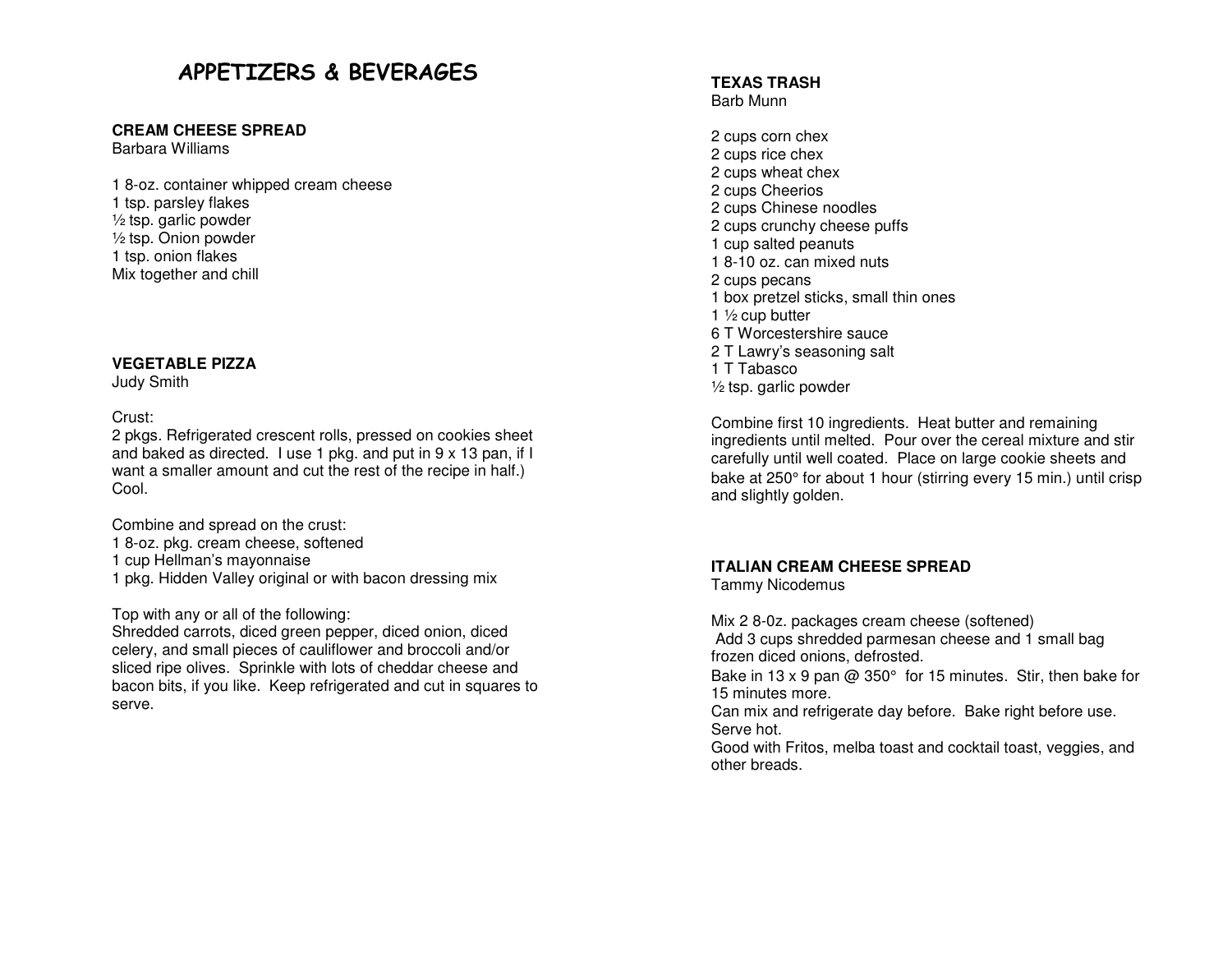## SOUPS AND SALADS

#### **HAWAIIAN SALAD**

Joan Pierce

1 box lemon Jello (or orange pineapple) 1 cup grated Colby cheese 1 cup crushed pineapple 2/3 cup chopped pecans  $\frac{1}{2}$  pt. Whipped cream

Add 1 cup hot water to Jello—then add drained pineapple juice (2/3 cup). Let Jello set in refrigerator until slightly thick. Then add remaining ingredients. Be sure you have whipped the whipping cream with a little sugar added to it.

Set until firm in the refrigerator. Serve squares on a lettuce leaf.

#### **NAPPA CABBAGE SALAD**

Joan Pierce

2 pkgs. Ramen noodles (with spice pkg.) crushed 1 pkg. Sliced almonds 1 4-oz. jar sesame seeds ¼ cup water, if too dry 1 head Nappa cabbage chopped 1 bunch green onions—chopped, greens and all

Sauté in olive oil the ramen noodles, almonds and sesame seed, just until slightly browned. Add to cabbage and onions.

Dressing: 1/3 cup rice vinegar  $\frac{1}{2}$  cup white sugar ½ cup canola oil 3 T soy sauce Bring to boil. Then cool. Add to cabbage—mix well.

#### **CHICKEN SALAD SUPREME**

Peggy Jean Reyher 2 1/2 cups diced cold chicken 1 cup celery, chopped fine 1 cup sliced white grapes ½ cup shredded browned almonds 2 T minced parsley 1 tsp. salt 1 cup mayonnaise ½ cup whipping cream, whipped Combine and serve in lettuce cups with thin slices of chicken on top, garnished with stuffed olives, sliced thin, or chopped ripe olives. This same mixture can be made into a mold that is delicious. Use the same eight ingredients, plus: 1  $\frac{1}{2}$  T gelatin 4 T water ½ cup chicken stock Mix the chicken, celery, grapes, almonds, parsley, and salt. Soak gelatin in the cold water for 5 minutes and dissolve in hot chicken stock. When cold, add mayonnaise and whipped cream. Stir until thick and fold in the chicken mixture. Pack in individual molds or a large ring. Serve garnished with your favorites—artichoke hearts, for instance.

#### **CABBAGE-RAMEN SALAD**

Barbara Atkins 1 medium head cabbage green onion as desired 1 2-oz. pkg. sliced almonds 1 4-oz. pkg. sunflower seeds 2 pkg. Ramen noodles (chicken flavored) 1 small can water chestnuts, sliced Dressing: 2 seasoning packets from noodles ¾ cup oil 3 T vinegar 6 T sugar ¼ cup water garlic powder as desired Chop cabbage and onions. Add almonds and sunflower seeds. Break up noodles into cabbage mixture. Mix together the dressing ingredients and mix well with the cabbage mixture. Hope you like salad, because this recipe makes a bunch!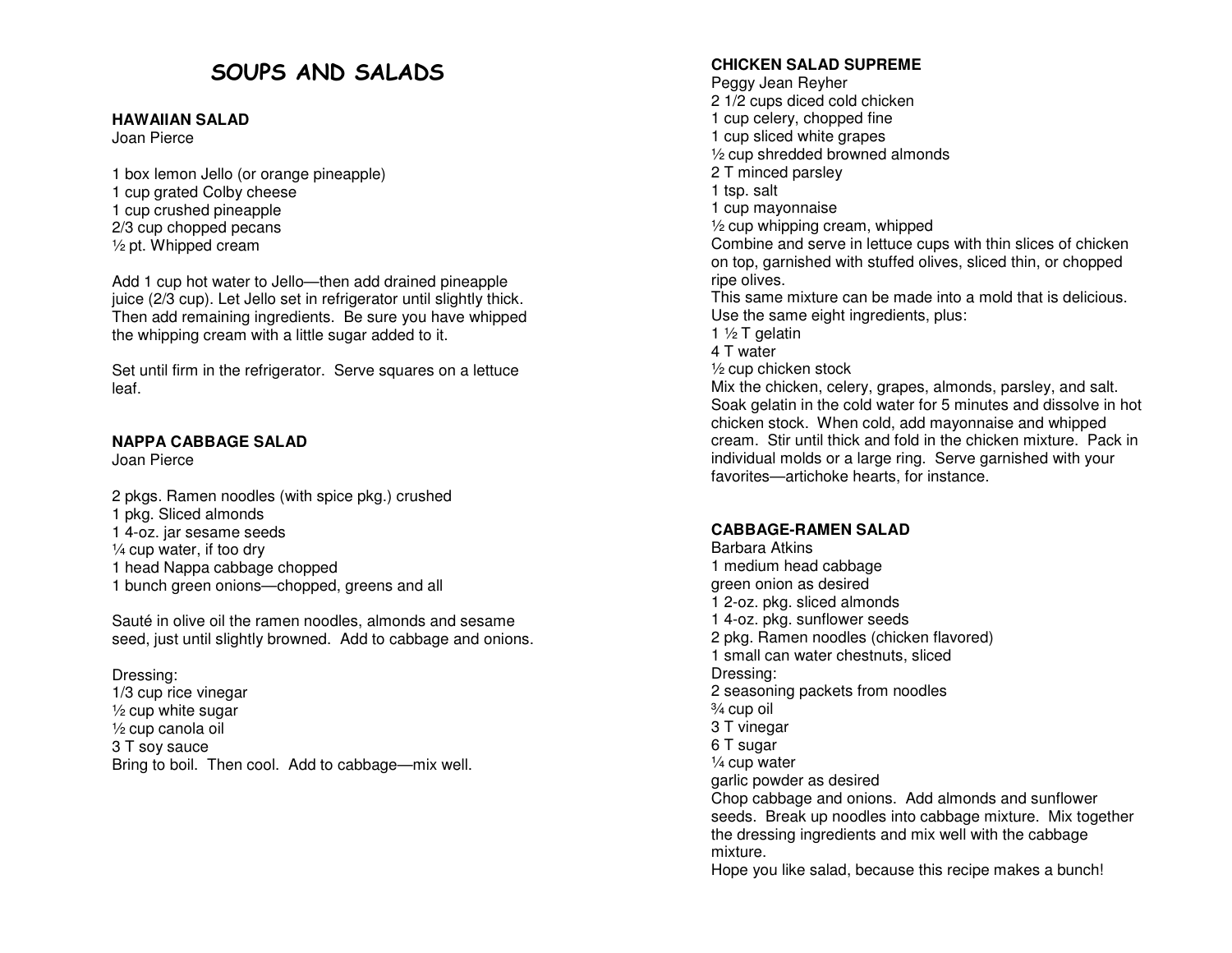#### **SAVORY GREEN BEAN SALAD**

Beth Patterson

1 ½ lbs. Fresh green beans, cut in half with ends trimmed ¼ cup bouquet garni vinegar 3 T fresh lemon juice 1 tsp. dried mustard  $\frac{1}{2}$  tsp. brown sugar 1 T minced red onion 1 T finely chopped fresh savory ¼ tsp. freshly ground white pepper salt to taste ½ cup best quality olive oil 2 6-oz. jars marinated artichoke hearts, drained ½ medium-size red onion, sliced into thin rings, plus 2 T minced red onion 2 T chopped fresh parsley 2 T chopped fresh savory Optional garnishes: cherry tomato halves, crumbled mild feta cheese, toasted pine nuts or walnuts Steam green beans with a few springs of savory until crisptender (do not overcook); immediately plunge into ice water. Drain and pat dry.

Mix vinegar, lemon juice, mustard, sugar;, 1 T minced onion, 1 T chopped savory, salt and pepper; slowly drizzle in the olive oil. Gently toss the green beans in the vinaigrette, adding the other ingredients. Sprinkle with freshly grated white pepper and salt if desired. Serves 6. Note: Green beans may be cooked several hours in advance and chilled; vinaigrette may be mixed ahead and chilled also. Dress the salad just before serving.

#### **CHEDDAR AND CHIVE CORN CHOWDER** Barb Munn

With a lineage more than three thousand years old, chives in some form have always been part of our culinary heritage. The herb's name comes from the Latin word meaning "Unity." The slender, dark green leaves of chives were pictured in the monuments of ancient Egyptians. In Shakespeare's play, "A Midsummer's Night Dream," King Oberon's elfin troupe puffed on tiny pipes made of hollow chive leaves. Like a game of pick-up-sticks, Rumanian gypsies used the stems to tell fortunes.

4 slices bacon, chopped 1  $\frac{1}{2}$  c. milk 1 medium onion, chopped ½ c. evaporated milk or half and half 2 cups diced potatoes 2 cups water 1 T butter 1 cups cream-style corn Salt and pepper to taste Sharp cheddar cheese, cubed Chives and chive blossoms as garnish

Saute' bacon and onion and set aside. Boil potatoes in water about 15 minutes or until tender. Add remaining ingredients except cheese and chives. Simmer until heated through. Do not boil. Put cubed cheese in bowls. Ladle hot soup over cheese, garnish with finely snipped chives and blossoms before serving.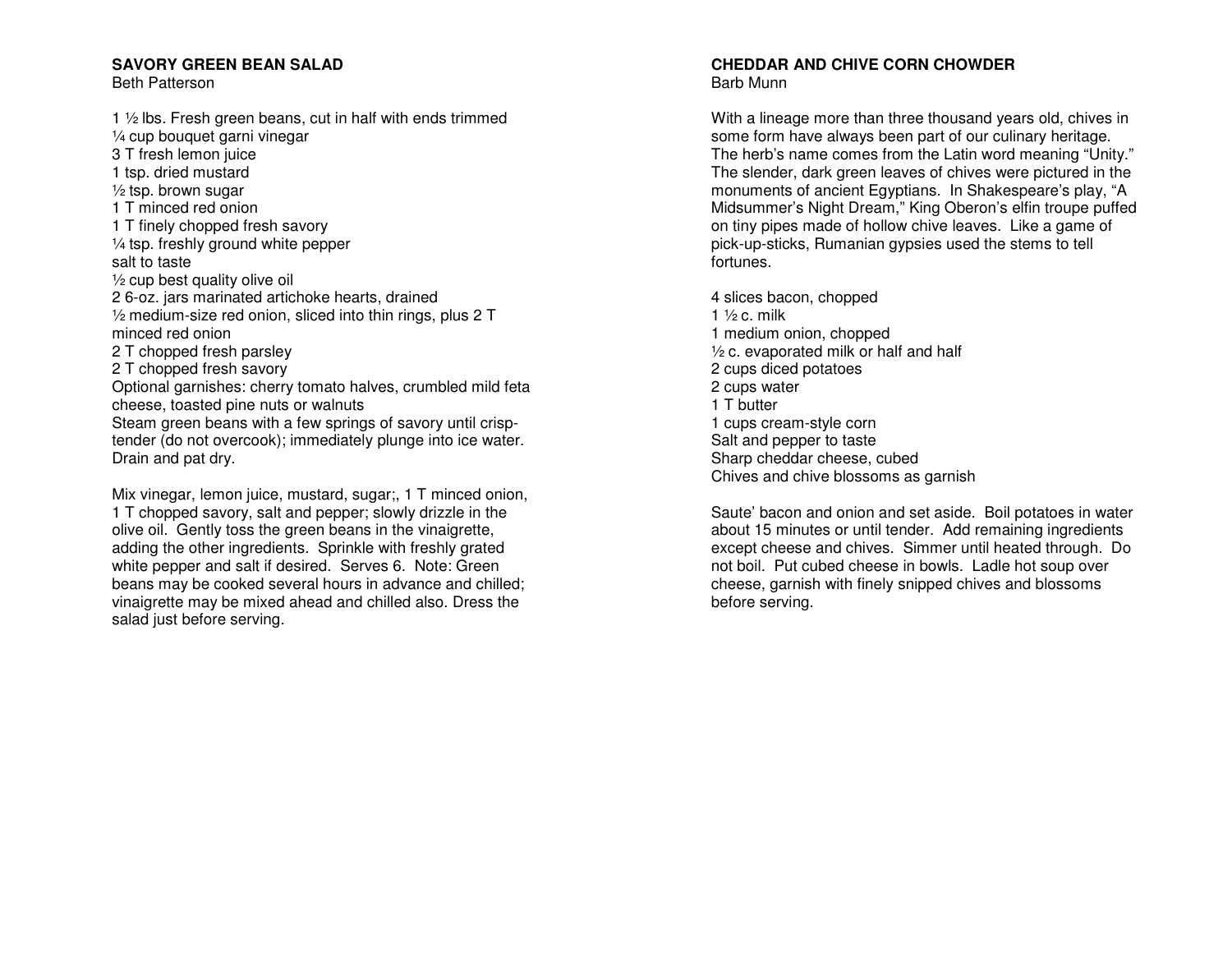## DESSERTS—BREADS, CAKES, COOKIES, PIES

#### **FRESH STRAWBERRY COBBLER** Serves 8

¼ cup butter or margarine, softened ¾ cup sugar 1 large egg 1 tsp. vanilla extract 1  $\frac{1}{4}$  cups flour 1 ¼ tsp. baking powder  $\frac{1}{2}$  tsp. salt ½ cup milk 3 cups fresh strawberries, cut in half lengthwise ¼ cup flour ¼ cup sugar ¼ cup better or margarine, chilled

Beat ¼ cup softened butter at medium speed with electric mixer; gradually add 3⁄4 cup sugar, beating well. Add egg and vanilla extract, mixing well.

Combine 1 ¼ cups flour, baking powder, and salt; add to butter mixture alternately with milk, beginning and ending with flour mixture. Spoon into a greased 8-inch square baking dish. Arrange berries on top, cut side down.

Combine  $\frac{1}{4}$  cup flour and  $\frac{1}{4}$  cup sugar; cut in  $\frac{1}{4}$  cup butter until crumbly. Sprinkle over strawberries. Bake at 350° for 1 hour or until tests done with wooden pick. Serve warm with ice cream or whipped topping.

#### **MARILYN'S CORN BREAD**

Barbara Atkins

1 box Jiffy Corn Muffin mix 1 small can creamed corn 1 small can green chilies chopped Follow directions for muffin mix on box. Add corn and chilies. Bake in greased 8" square pan for 25 minutes.

**ECLAIR DELIGHT** Judy Smith

Oven @ 400°, Serves 12-16

#### Cream Puff Batter:

 Heat 1 cup water and ½ cup margarine to rolling boil in a saucepan. Add 1 cup flour and stir vigorously over low heat until mixture forms a ball (about 1 minutes. Remove from heat.

 Beat in thoroughly 4 eggs—one egg at a time—mixture should be very thick.

 Grease large cookie sheet and spoon mixture into an oval ring.

 Bake for 40 min. or until golden brown. Cook on a wire rack. Cut crosswise and scoop out center to fill.

#### Filling:

 2 small pkgs. Instant French Vanilla Pudding and 2 cups milk. Mix as directed on package. Fold in 1 8-oz. carton Cool Whip and 1 tsp. vanilla. Put in refrigerator a short time to stiffen. Fill éclair shells.

#### Frosting:

 Melt in double boiler 4 oz. of 8 oz. Hershey bar, 3 T margarine, and 3 T milk. Remove from heat and add 1 cup sifted powdered sugar with electric mixer or whisk plus 1 tsp. vanilla. Cool slightly and frost. Frosting will drip over sides. Keep in refrigerator until ready to eat. Slice with sharp knife.

#### **KEY LIME PIE**

 (Weight Watchers) Barbara Atkins

1 box 3 oz. sugar-free lime flavor gelatin 1/3 cup boiling water 2 8-oz. key lime fat-free yogurt 1 8-oz frozen fat-free whipped topping 1 prepared 9" reduced-fat graham cracker pie crust

In large bowl, dissolve gelatin in boiling water; with wire whisk, stir in yogurt; fold in topping. Put in prepared crust; refrigerate overnight or at least 2 hours.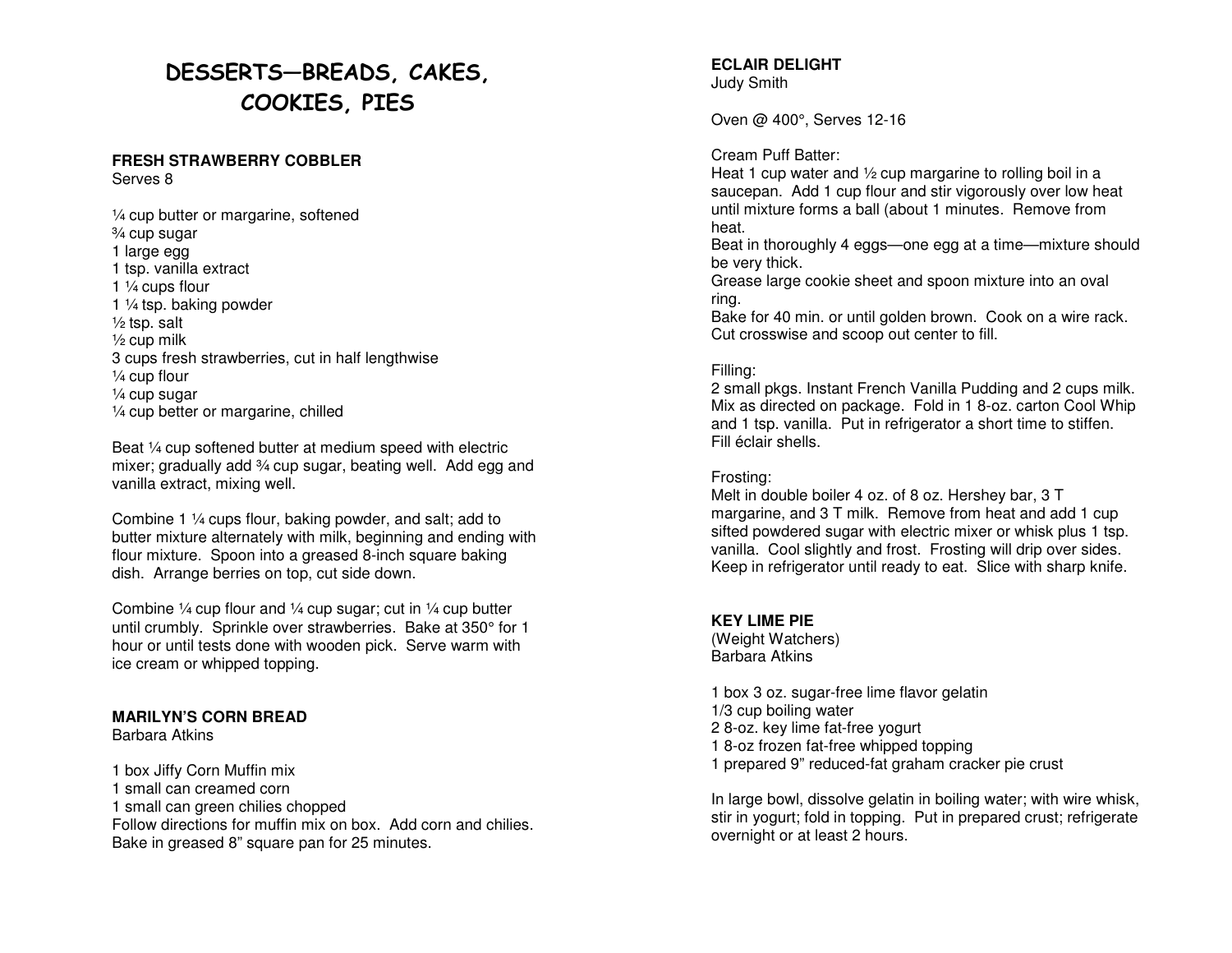#### **GREAT CHEESECAKE**

 Have all ingredients at room temperature Serves 12 to 16 - 375°

1 ½ cups Graham Cracker Crumbs  $\frac{1}{2}$  cup brown sugar ½ cup butter or margarine, melted combine and press into bottom of 10" Springform pan (not up the sides)

#### MIX

 3 large packages cream cheese 4 whole eggs 1 cup white sugar 1 T vanilla 1 T lemon juice (2 T if you like lemon) Cream together, pour over crust. Bake at 375 for 20 min.

STIR 1/4 cup sugar into 1 pint sour cream. After baking cheesecake for 20 min., remove from oven and pour sour cream over the top, leaving a ½-dollar-sized hole in the middle. Turn oven to 400°, and bake 10 minutes more. Chill overnight. It will drop in the middle to create a slight depression. Fill with fruit sauce.

 FRUIT SAUCE (or use your own favorite) Mix 2 T cornstarch with 2 T sugar. Drain juice from 2 cans fruit, such as pitted Bing cherries or blueberries. Mix juice with sugar. Cook over medium heat until syrup turns clear and starts to bubble. Cook 1-2 minutes, but don't let get too thick. Stir in 2-3 T lemon juice or brandy. Fold in fruit.

Put cheesecake on serving plate and pour fruit on top. I like to dribble a bit of the juice down the sides to decorate it. Chill to gel the sauce.

 This travels well for parties. Should stand at room temperature for about an hour before serving—makes the flavors really come out.

#### **FLAKY PIE CRUST**

Barb Munn Makes 3 9-inch crusts

3 cups flour, sifted 1 tsp. salt 1 ¼ cup Crisco 5 T water, ice cold 1 T vinegar 1 egg Mix flour and salt. Cut shortening into flour and salt mixture. Mix egg, water, and vinegar. Stir the two mixtures together until dough begins to form a ball. Separate into 3 balls, wrap with plastic wrap and chill for a few hours, if desired. Roll into crusts. Dough can be made up a day or more ahead of time.

#### **APPLE CRANBERRY PIE**

Serves 8 Barb Munn

One 9-inch unbaked pie crust 2 Granny Smith apples, peeled, cored, and sliced 1 T flour 1 T sugar 1 T brown sugar 1/8 tsp. cinnamon 1 ½ cup fresh cranberries, rinsed ½ cup sugar, divided ¾ cup flour ½ cup butter 1 ½ cup mincemeat Mix together apples, 2 T flour, 2 sugars, and cinnamon until apples are coated. Set aside. Cook fresh cranberries and  $\frac{1}{4}$  cup sugar in a saucepan over medium high heat. Stir constantly and cook 5 minutes. Remove from heat and drain. Combine remaining  $\frac{1}{4}$  cup sugar and  $\frac{3}{4}$  cup flour in a bowl. Cut in butter until mixture is crumbly.

Spoon mincemeat into pie crust and top with apple mixture. Add cranberry mixture over apples. Top with crumb mixture. Bake at 375° for 40-50 minutes until lightly browned and bubbly on the edges.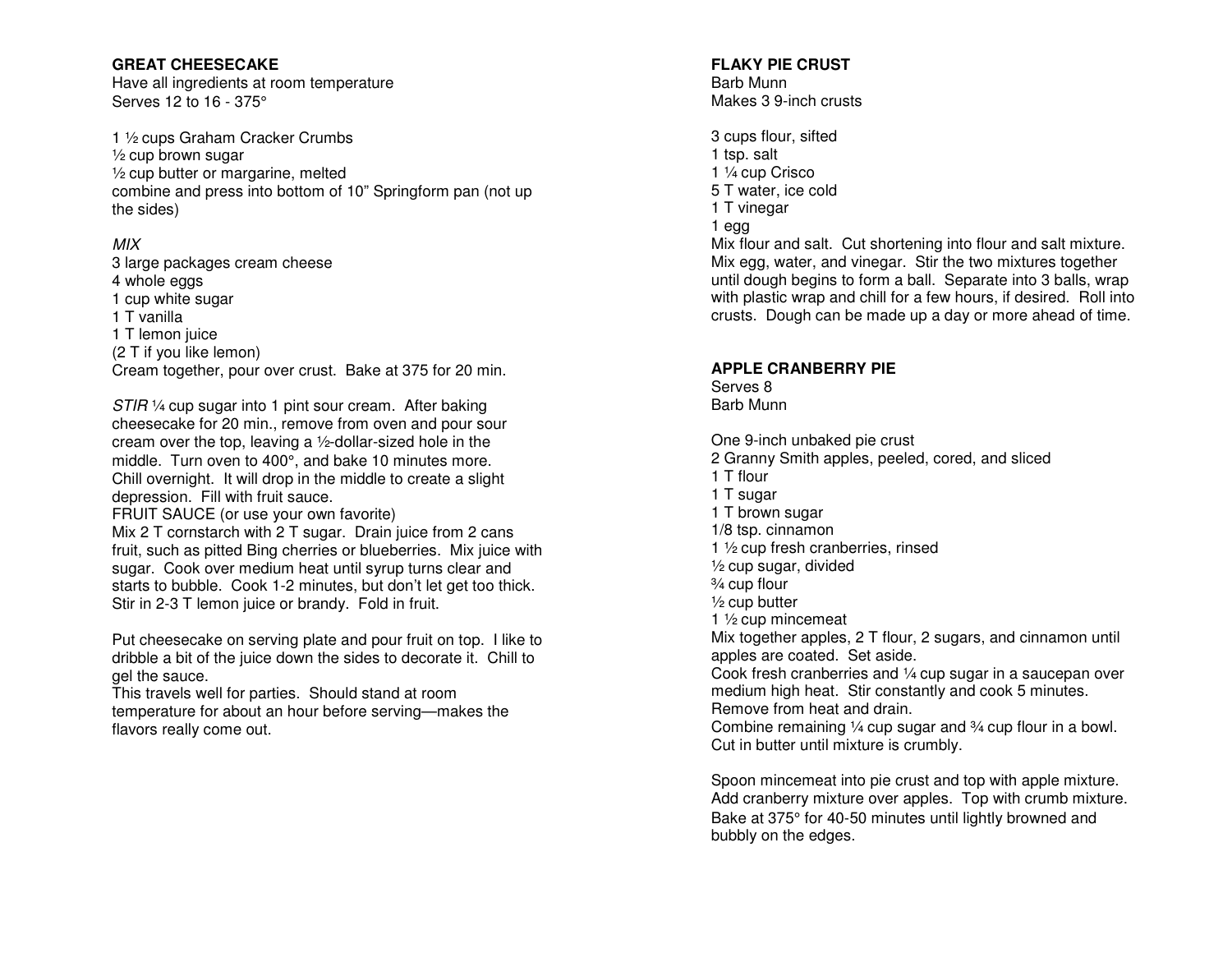#### **FRENCH LEMON PIE**

Makes 2 pies Barb Munn

2 unbaked pie crusts Juice of 3 lemons 6 eggs 2 cups sugar 3 T flour 2 cups Karo syrup ½ cup butter, melted

Mix together all ingredients. Stir or whisk together. Pour into pie crusts. Bake at 350° for 1 hour or until set and lightly brown. Cool.

#### **SAVORY CHEESE BISCUITS**

Beth Patterson (In the English tradition, these resemble cookies rather than American biscuits)

½ pound salted butter (2 sticks), room temperature 1 lb. double Gloucester or sharp Cheddar, grated and room temp.

4 cloves garlic, minced

- 1 T chopped fresh chives
- 3 T chopped fresh savory
- 1 tsp. cayenne or dried crushed red chili pepper (or less)

2 ½ cups white flour

2 cups walnut or pecan pieces (optional)

Blend the butter and cheese together. A food processor or hand mixer works well. Add the garlic, chives, savory, pepper and nuts; mix thoroughly. Slowly add the flour until you have a stiff dough.

 Divide the dough into portions, and roll it out one portion at a time to ¼-inch thickness on a lightly floured board. Cut into rounds, or use decorative cookie cutters; with a fork, make a criss-cross pattern on each. Place on baking sheet in a preheated 375° oven for approximately 10-12 minutes until slightly golden. Cool; store in airtight tin in refrigerator for several weeks, or freeze. Makes approximately 5 dozen biscuits.

#### **BABY ROUTH'S ROSEMARY MUFFINS WITH GOATCHEESE**

Beth Patterson

¾ cup milk ¾ cup golden raisins 1 T chopped fresh rosemary leaves ¼ cup (2 oz.) unsalted butter 1 ½ cups all-purpose flour ½ cup sugar 2 tsp. baking powder ¼ tsp. salt 1 large egg 8 T goat cheese Simmer milk, raisins, and rosemary in a small saucepan for 2 minutes. Remove from heat; add butter and stir until melted. Let cool. Mix dry ingredients in a large bowl. Beat egg into cooked milk mixture. Add to dry ingredients and mix lightly just until dry ingredients are moistened. Spoon 1/3 of the batter into 12 greased muffin cups. Place 2 tsp. of goat cheese in center of batter in each cup. Cover cheese with remaining batter, divided among each of the muffins. Bake approximately 20 minutes in a preheated 350° oven, or until brown and springy in the center.

Serve muffins hot or cool. If desired, a 3/4-inch cube of cream cheese may be substituted for goat cheese. Without cheese, muffins are still delicious!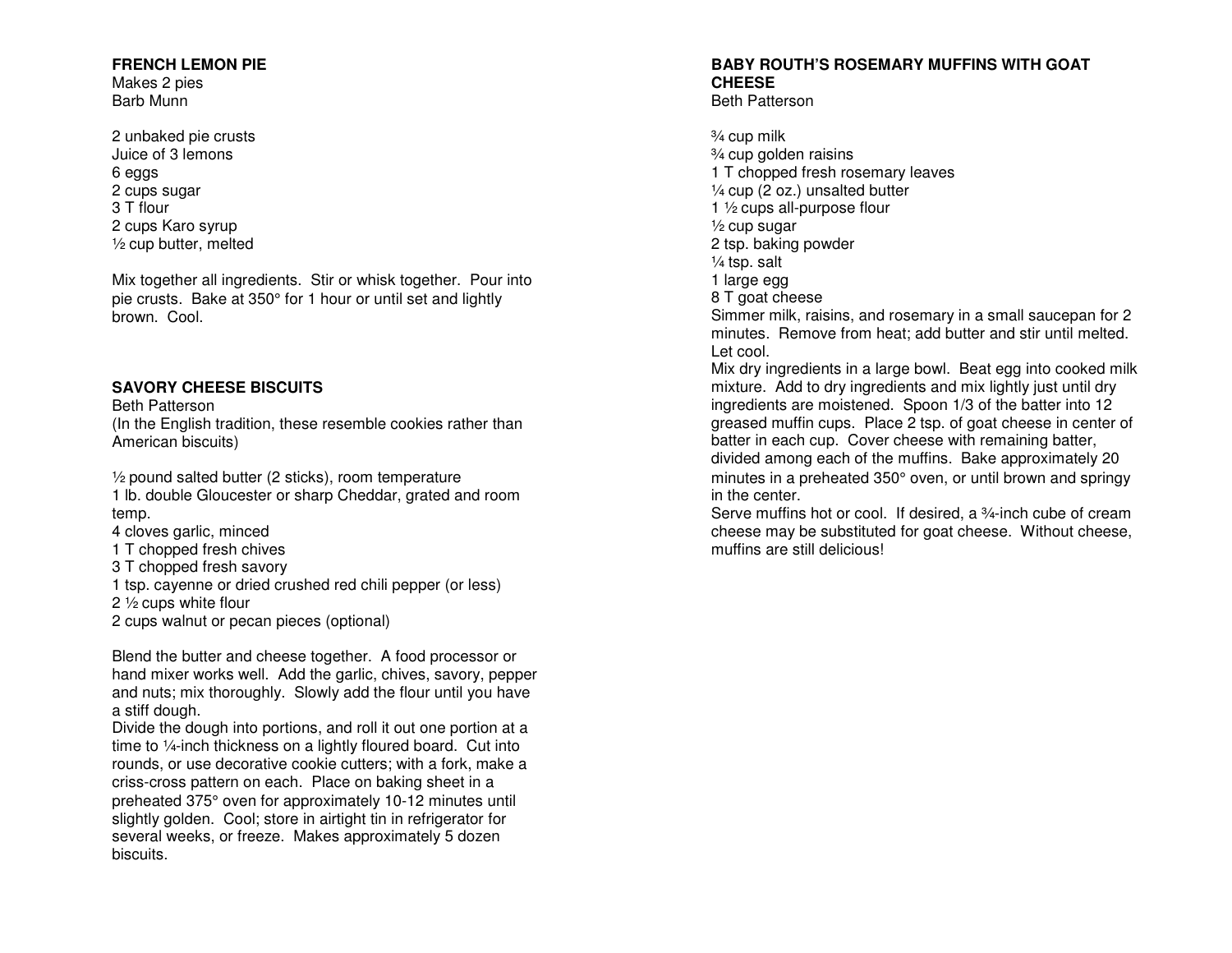## EASY CASSEROLES & SIDE DISHES

#### **BEEF LOMBARDI**

Rene' Herndon Really good comfort food!

1 lb. Lean ground beef 1 (14 ½-oz.) can chopped tomatoes 1 (10-oz) can diced tomatoes and green chilies 2 tsp. sugar 2 tsp. salt ¼ tsp. pepper 1 (6-oz) can tomato paste 1 bay leaf 1 (6-0z) pkg. medium egg noodles 6 green onions, chopped (about ½ cup) 1 cup sour cream 1 cup (4-oz) shredded sharp Cheddar cheese 1 cup shredded Parmesan cheese 1 cup (4 oz) shredded mozzarella cheese Garnish: fresh parsley springs

Cook ground beef in a large skillet over medium heat 5 to 6 minutes, stirring until it crumbles and is no longer pink. Drain. Stir in chopped tomatoes and next 4 ingredients; cook 5 minutes. Add tomato paste and bay leaf, and simmer 30 minutes.

 Cook egg noodles according to package directions; drain. Stir together cooked egg noodles, chopped green onions, and sour cream until blended.

 Place noodle mixture in bottom of a lightly greased 13 x 9 inch baking dish. Top with beef mixture; sprinkle even with cheeses.

Bake, covered with aluminum foil, at 350° for 35 minutes. Uncover casserole, and bake 5 more minutes. Garnish, if desired.

 Note: Freeze casserole up to 1 month, if desired. Thaw in refrigerator overnight. Bake as directed.

 To lighten: Substitute low-fat or fat-free sour cream and 2% reduced-fat Cheddar cheese. Reduce amount of cheeses on top to ½ cup each.

Makes 6 servings.

#### **EASY CORN CASSEROLE** Barbara Atkins

1 can whole kernel corn 1 can creamed corn 8 oz. sour cream  $\frac{1}{2}$  tsp. salt 1/8 tsp. pepper 1 stick butter or margarine 1 egg (slightly beaten) 1 box Jiffy Corn Meal Mix

Drain whole corn. Mix all ingredients together; place in greased 9 x 9 casserole; bake uncovered at 350° for 1 hour. Use toothpick to check for doneness.

#### **CHICKEN DIVAN**

Serves 4-6 Oven 350°

1 whole chicken or 2-3 chicken breasts, cooked and boned (approximately 2 cups total) 1 lb. fresh broccoli or 2 pkgs. Frozen broccoli. Steam until tender—drain. 1 can cream of chicken soup 1 cup mayonnaise 1 tsp. curry powder 1 T lemon juice ½ cup each grated cheddar cheese and bread crumbs.

Layer broccoli on bottom of casserole. Top with chicken pieces. Combine next 4 ingredients, then spread over chicken. Top with bread crumbs and cheese. Bake 1/2 hour until warmed through and lightly browned on top.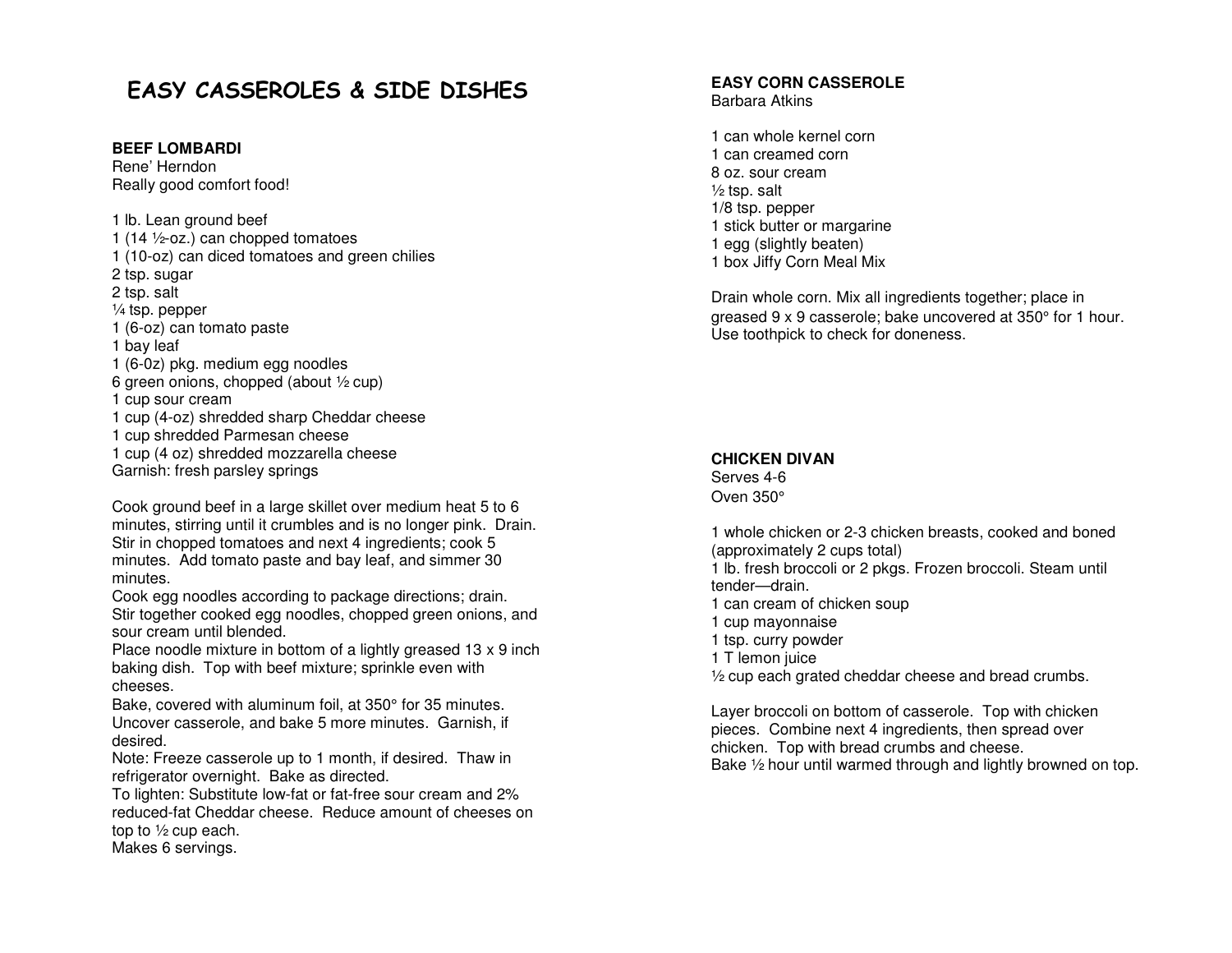#### **ZUCCHINI SQUASH DRESSING**

Barbara Munn Serves 8-10

1 pan sweet cornbread, crumbled 2 lbs. Zucchini squash, sliced 2 cups water ½ cup butter 1 ½ cup green onion, chopped 1 cup celery, shopped 1 can cream of mushroom soup 2 cups milk ½ tsp. sale ¼ tsp. pepper 1 T sage 1 T thyme Combine squash and water in a saucepan and bring to a boil. Cover and simmer about 8 min. or until tender. Drain and set aside. Melt butter in a heavy skillet over medium high heat. Add onion and celery. Cook until tender. Combine crumbled cornbread, squash, onion mixture, soup milk, salt, pepper, sage and thyme. Spoon into a lightly greased baking dish. Bake at 350° for 40 minutes or until

heated through. Serve with a poultry entrée.

#### **TURNAROUND TURKEY AND RICE**

Barb Munn

2 T butter 2 Stalks celery, chopped 1 small onion, chopped 1 cup cooked turkey, cut in cubes 1  $\frac{1}{2}$  cups water 1 pkg. (1.25oz.) McCormick Turkey Gravy Mix ¼ cup milk 2 T flour 1 tsp. McCormick Season-All Seasoned Salt In a saucepan, melt butter over medium heat. Add celery and onion and cook for 5 minutes or until tender, stirring occasionally. Add cooked turkey. Blend water, gravy mix, milk, flour, and season-all; pour over turkey mixture. Stir. Bring to a boil. Reduce heat and simmer 5 minutes. Serve over rice. Side dishes: Hot buttered rolls and steamed broccoli.

#### **LEMON-THYME ROASTED CHICKEN** Suzi Guckel

1 lemon, halved ½ medium onion 1 5-lb. Chicken ¼ cup butter or margarine, softened 3 cloves garlic, minced 2 tsp. chopped fresh thyme 1 tsp. course-grain salt 1 tsp. coarsely ground pepper 1 cup chicken broth ½ cup dry white wine 1 T all-purpose flour

Place 1 lemon half and onion half into chicken cavity. Squeeze remaining lemon half into chicken cavity Stir together butter, garlic, and thyme. Starting at neck cavity, loosen skin from breast and drumsticks by inserting fingers and gently pushing between skin and meat (do not totally detach skin). Rub half of butter mixture evenly under skin. Tie ends of legs together with string; tuck wingtips under. Spread remaining half of butter mixture over chicken. Sprinkle evenly with salt and pepper. Place chicken breast side up, on a lightly greased rack in a lightly greased shallow roasting pan.

Bake at 450° for 30 minutes.

Reduce heat to 400°, and bake for 55 to 60 minutes or until meat thermometer inserted into thigh registers 180°. Cover loosely with aluminum foil to prevent excessive browning, if necessary. Remove to a serving platter, reserving drippings to pan. Cover with foil and let stand 10 minutes before slicing. Add broth to reserved drippings in pan, stirring to loosen browned bits from bottom.

Whisk together pan drippings mixture, wine, and flour in a small saucepan. Cook, stirring often, over medium heat for 5 minutes or until thickened. Serve with chicken.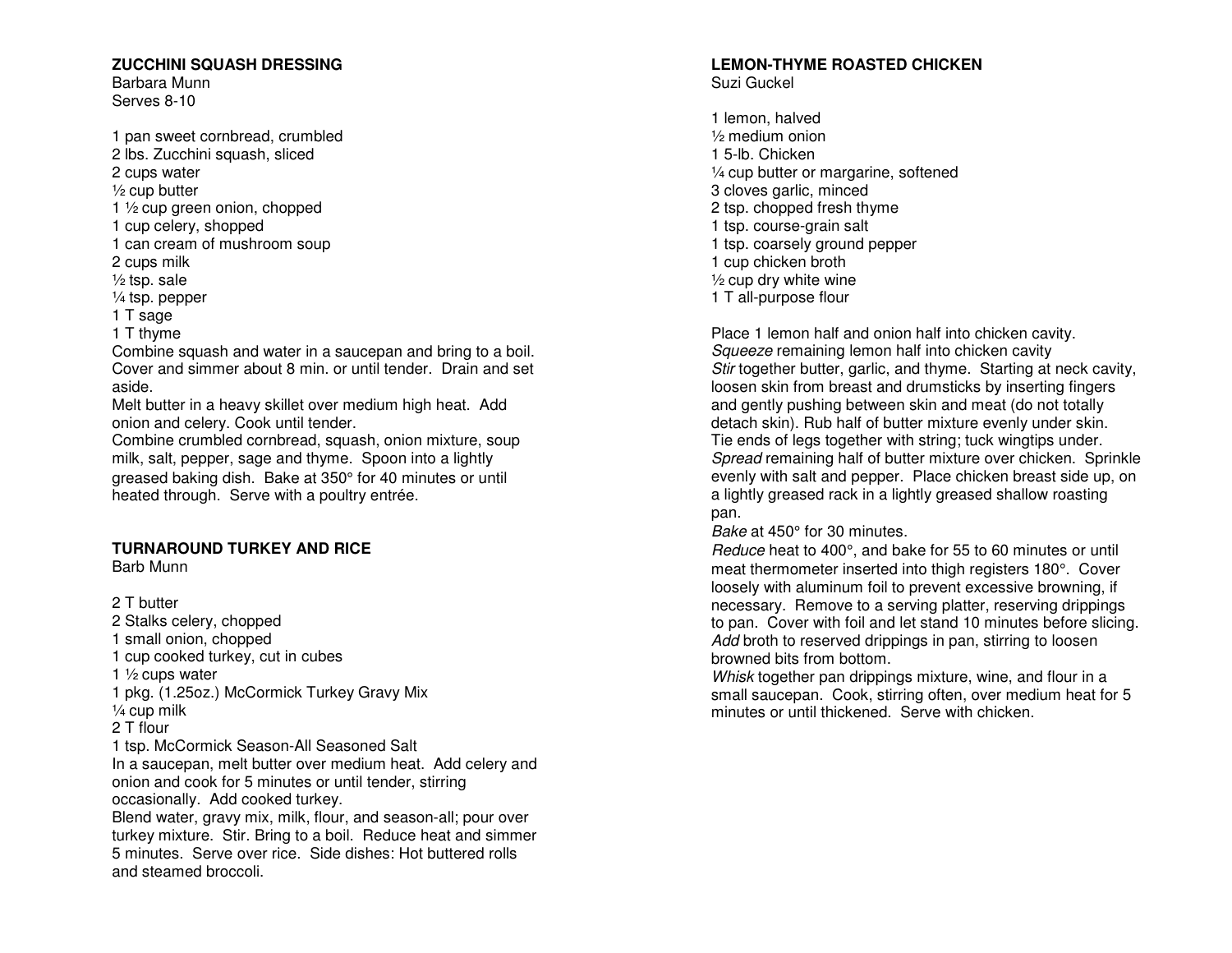#### **SKILLET CHICKEN & FENNEL**

(Weight Watchers recipe) Suzi Guckel

1 T plus 1  $\frac{1}{2}$  tsp. all-purpose flour dash pepper ¼ lb. Skinned & boned chicken breast, sliced 1 tsp. olive or vegetable oil, divided ½ oz. pine nuts 1 cup sliced fennel (the root) 1 cup sliced onions ½ cup canned ready-to-serve low-sodium broth 2 T dry white table wine ½ of medium tomato, seeded & sliced fennel sprigs for garnish

Dredge chicken slices in 1 T flour and pepper

 In 9-inch nonstick skillet, heat 1 ½ tsp. oil, add chicken & cook over medium-high heat, turning occasionally, until browned, about 1 minute. Transfer chicken to plate; set aside. In same skillet cook pine nuts over low heat, stirring constantly, until lightly browned, about 1 minute. Transfer to plate with chicken.

 In same skillet, heat remaining oil; add fennel & onions and cook over medium-high heat, stirring occasionally, until onions are translucent, about 2 minutes. Sprinkle the remaining flour and stir quickly to combine; continuing to stir, gradually add broth & white wine and cook until mixtures come to a boil. Reduce heat to low; return chicken and pine nuts to skillet. Let simmer until mixture thickens and flavors blend, about 4 minutes. Stir in tomatoes; cook 1 minute longer. Garnish with fennel sprigs.

#### **LEMON-HERB GREEN BEANS** Barb Munn

1 ½ lbs. Fresh green beans 2 T butter 1 tsp. Basil leaves ½ tsp. Oregano leaves ½ tsp. grated lemon peel

Rinse and trim green beans. Add beans to boiling salted water. Cook, uncovered, on medium-high heat 7 minutes. Drain. Return beans to saucepan. Stir in remaining ingredients. Let stand 5 minutes. Makes 8- 10 servings.

## **DICK'S RED BEANS AND RICE**

Sue Brooker

1 lb. Red beans (preferably Camellia brand)

 4-6 cups flavored water (1 beef bouillon cube per cup warm water)

¼ cup Paul Prudhomme's Poultry Magic

1 medium onion, chopped

1 lb. Andouille sausage

 1 lb. Boudin (optional, but adds to taste and dissolves during cooking)

 Pickled pork (found in Louisiana—substitute 3 pork hocks) 2 T oil

In a large pot, add oil and sauté onion approximately 5 minutes. Add Paul's seasoning, pork and sausage (and boudin), and sauté another 5 minutes. Add beans (you may soak these overnight if you wish) and flavored water. Bring to a boil and then lower to simmer.

 Cook approximately 6 hours, stirring often, until beans are cooked.

 Serve with cornbread and steamed rice. Enjoy, and laissez les bons temps rouler!!